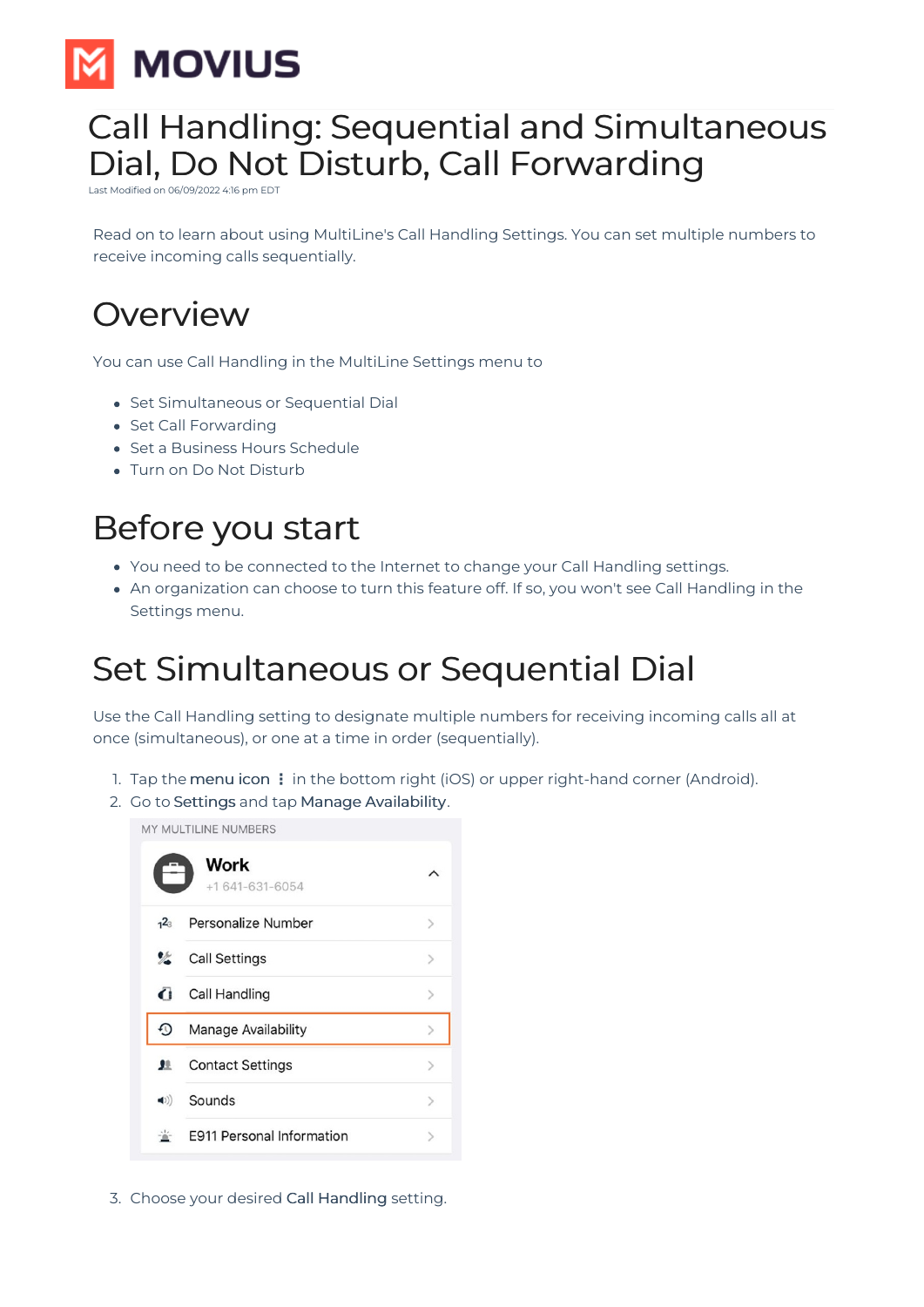

- o Sequential Ring: Rings the primary MultiLine application and then ring each number one after the other listed in the Add Number list.
- Simultaneous Ring: Simultaneously rings all telephone numbers listed in the Add Number list, including your MultiLine number. The first phone to pick up receives the call.
- o Add Number List: Input a list of numbers to be used by Sequential or Simultaneous ring. The maximum is 10 numbers.

When you leave the menu your settings will automatically apply.

If you have Do Not Disturb or Business Hours settings applied, these rules apply first and your calls will go to voicemail instead of going to the numbers in the Call Handling list.

#### Set Call Forwarding

Use Call Forwarding to send calls to your MultiLine number to the specified number. Your MultiLine phone will not ring or receive the call when Call Forwarding is set.

- 1. Tap the menu icon: in the bottom right (iOS) or upper right-hand corner (Android).
- 2. Go to Settings and tap Manage Availability.

MY MULTILINE NUMBERS



- 3. Tap on Call Forwarding to enable it.
- 4. Enter the forwarding phone number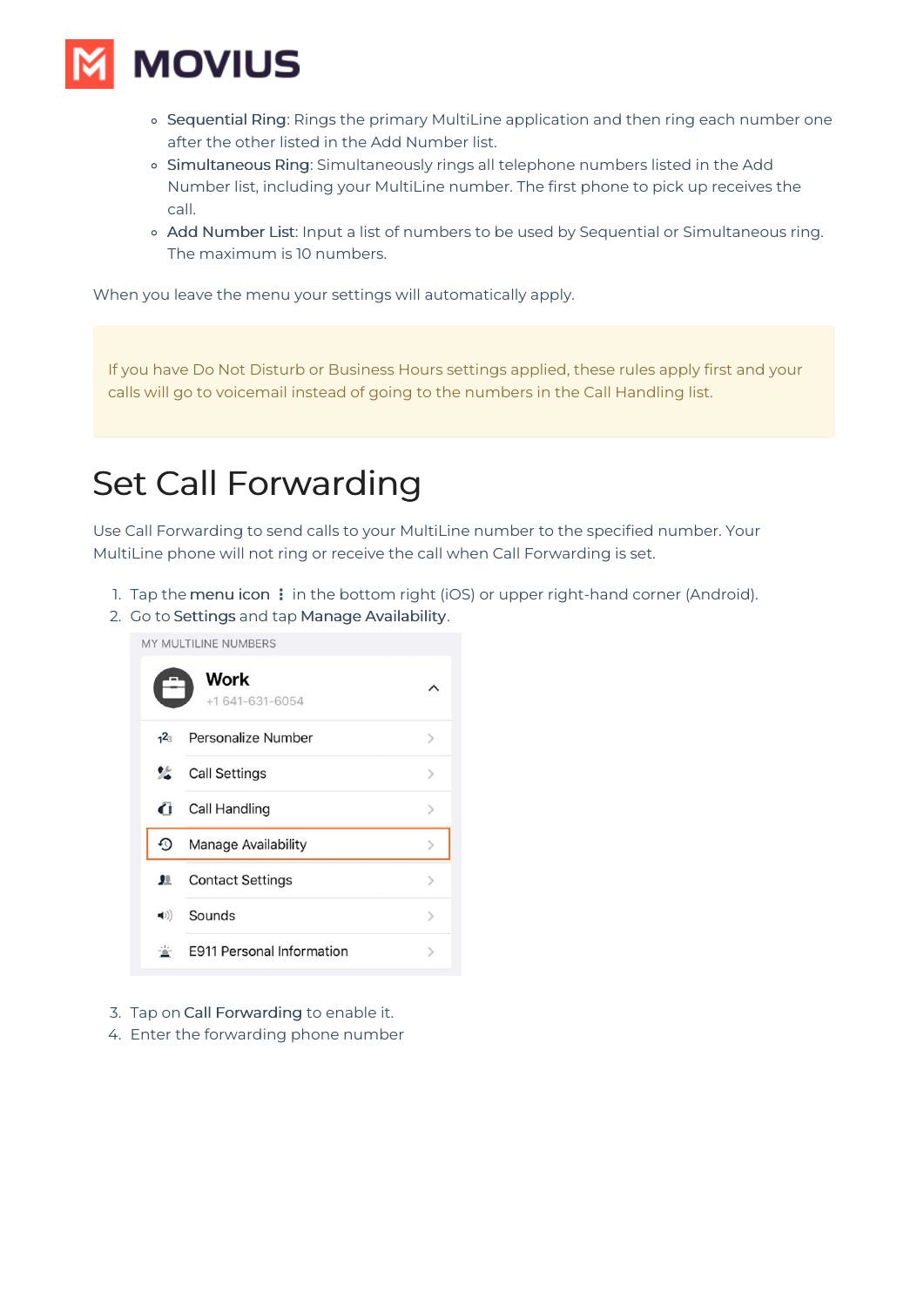# **M** MOVIUS

| $\leftarrow$ | <b>Manage Availability</b>                           |  |
|--------------|------------------------------------------------------|--|
|              | <b>Do Not Disturb</b><br>Send all calls to voicemail |  |
|              | <b>Forwarding Phone Number</b>                       |  |
| B            | 9626012323                                           |  |
|              | <b>CANCEL</b><br><b>SAVE</b>                         |  |
|              |                                                      |  |
|              |                                                      |  |

5. Tap Save. If successful, you'll see the number you set on the screen.

| <b>Manage Availability</b>                                 |  |  |  |
|------------------------------------------------------------|--|--|--|
| Do Not Disturb<br>Ring my phone                            |  |  |  |
| <b>Call Forwarding</b><br>Forward calls to +91 63805 47691 |  |  |  |
| <b>Business Hours</b><br>Schedule is not active            |  |  |  |
| Forwarding number set.                                     |  |  |  |

The forward function WILL NOT work if you enter your primary device's number as the call forwarding number.

# Set Business Hours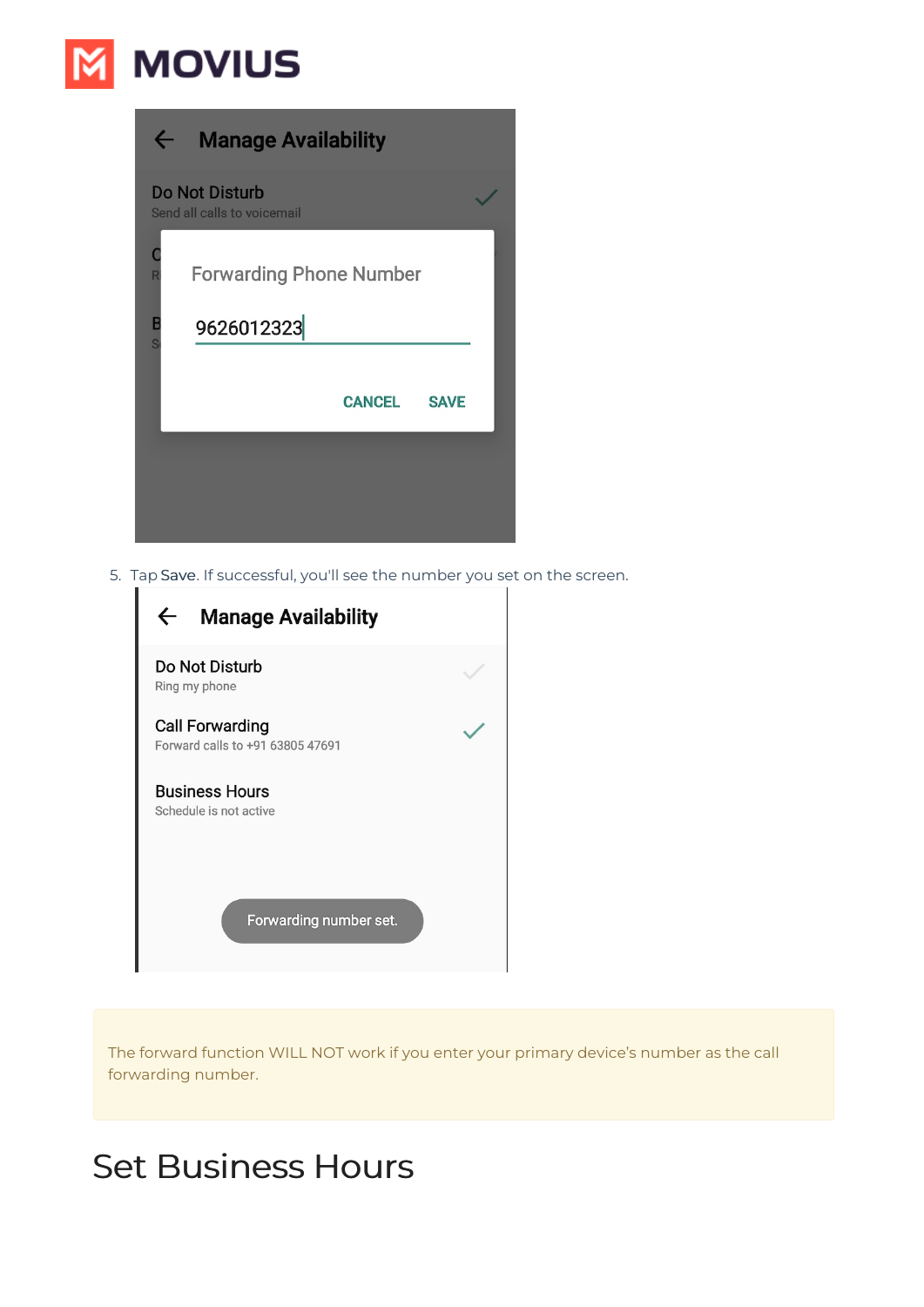

Use Business Hours to set which hours you would like your phone to ring. Outside of those hours, calls will go to voicemail.

- 1. Tap the menu icon: in the bottom right (iOS) or upper right-hand corner (Android).
- 2. Go to Settings and tap Manage Availability.

MY MULTILINE NUMBERS **Work**  $\lambda$  $+1641 - 631 - 6054$ Personalize Number  $1^{2}3$  $\mathcal{P}$ % **Call Settings**  $\overline{\phantom{1}}$  $\mathbf G$ **Call Handling**  $\overline{ }$  $\Omega$ Manage Availability  $\mathbf{r}$ **Contact Settings** 里  $\mathcal{L}$ Sounds  $\blacktriangleleft$  $\mathcal{P}$ **E911 Personal Information** 举  $\overline{ }$ 

- 3. Tap on Business Hours to enable it. Tap again to disable it.
- 4. Use the sliders to set the hours you're available on your MultiLine number. Any incoming calls that are received outside those set hours will automatically be forwarded to your MultiLine voicemail.

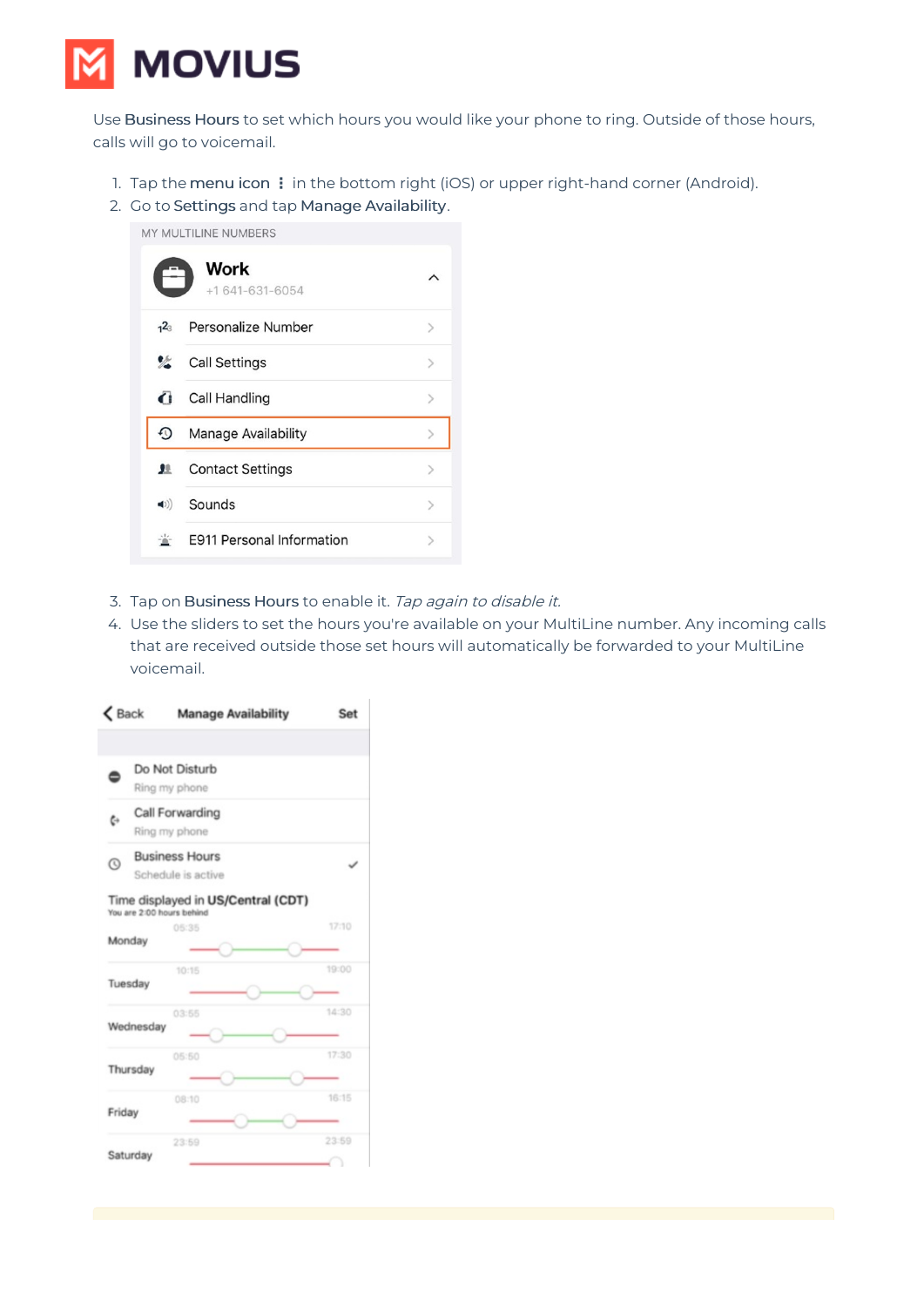

If you are using the Call Handling feature to set a list of numbers to simultaneously or sequentially dial, the Do Not Disturb or Business Hours settings apply first and the calls will go to your voicemail and not ring the numbers on your Call Handling lists.

#### Set Do Not Disturb

When Do Not Disturb is enabled, all the calls will be sent directly to your MultiLine voicemail.

- 1. Tap the menu icon **⋮** in the bottom right (iOS) or upper right-hand corner (Android).
- 2. Go to Settings and tap Manage Availability.

MY MULTILINE NUMBERS



3. Tap on Do Not Disturb to enable it. A checkmark will appear and the message will show that MultiLine will send all calls to voicemail. Tap again to disable it. The checkmark will disappear and the message will show that MultiLine will ring your phone.



If you are using the Call Handling feature to set a list of numbers to simultaneously or sequentially dial, the Do Not Disturb or Business Hours settings apply first and the calls will go